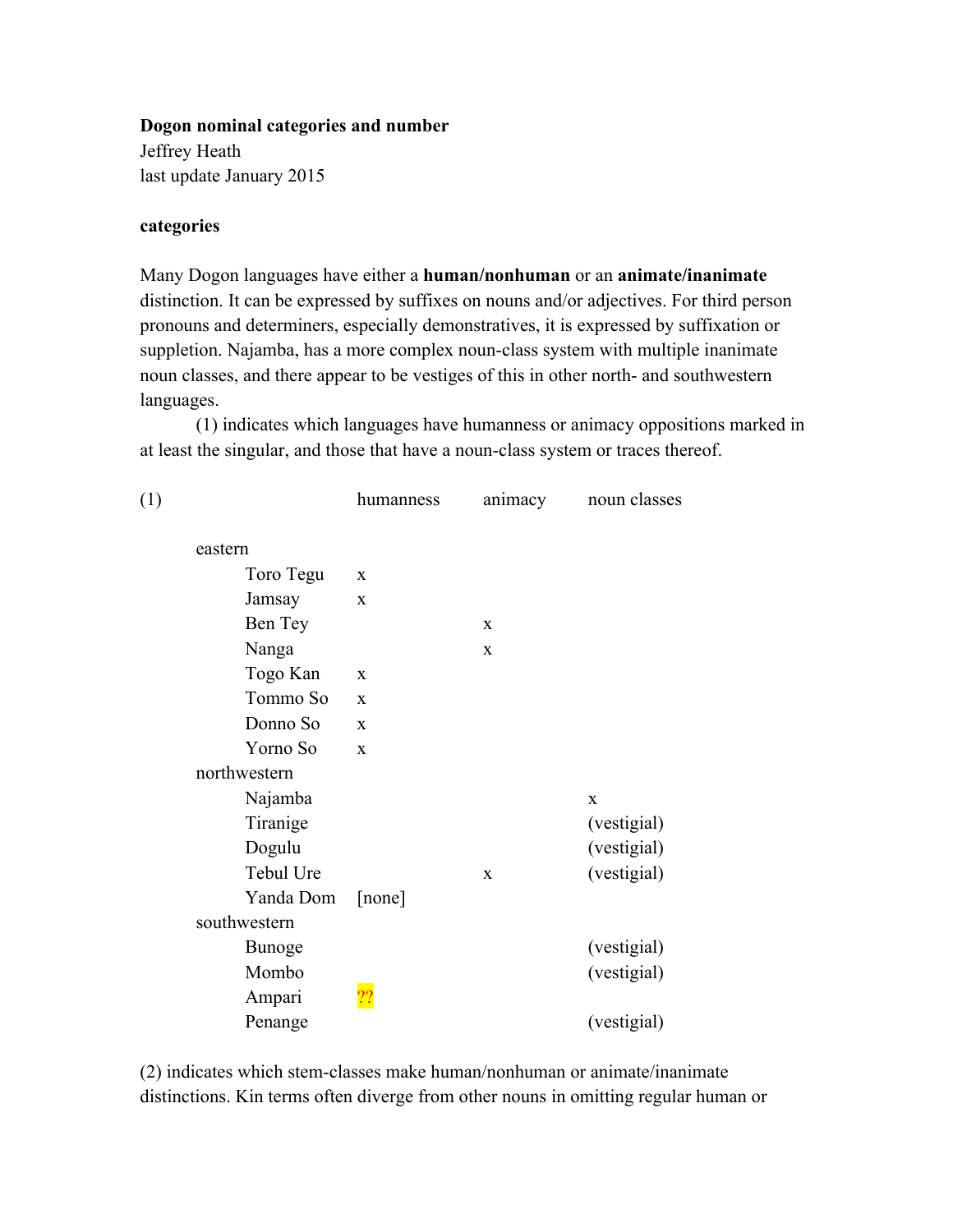| (2) |               | noun         | Adj                | Pron           | Ppl          | Dem         | Def          |
|-----|---------------|--------------|--------------------|----------------|--------------|-------------|--------------|
|     | eastern       |              |                    |                |              |             |              |
|     | Toro Tegu     | $\mathbf X$  |                    |                |              |             |              |
|     | Jamsay        | $\mathbf{X}$ | $\mathbf{x}^1$     | $\mathbf{X}$   | $\mathbf{X}$ | $\mathbf X$ |              |
|     | Ben Tey       | $\mathbf X$  | $\boldsymbol{x}^2$ | $\mathbf X$    | $\mathbf{X}$ | $\mathbf X$ |              |
|     | Nanga         |              |                    | $\mathbf X$    |              | $\mathbf X$ | $\mathbf X$  |
|     | Togo Kan      |              |                    | $\mathbf X$    |              | $\mathbf X$ |              |
|     | Tommo So      | $\mathbf{X}$ |                    |                |              | 3           |              |
|     | Donno So      | $\mathbf X$  |                    | $\overline{4}$ | $\mathbf X$  |             |              |
|     | Yorno So      | $\mathbf X$  |                    |                |              |             |              |
|     | northwestern  |              |                    |                |              |             |              |
|     | Najamba       | $\mathbf X$  | $\ge^5$            | $\mathbf X$    | $\mathbf{X}$ | $\mathbf X$ | $\mathbf{X}$ |
|     | Tebul Ure     | $\mathbf X$  | $\mathbf X$        | $\mathbf X$    | $\mathbf X$  | $\mathbf X$ |              |
|     | Yanda Dom     |              |                    | $\mathbf X$    | $(x)^6$      | $\mathbf X$ | $\mathbf X$  |
|     | Tiranige      |              |                    |                |              |             |              |
|     | Dogulu        |              |                    |                |              |             |              |
|     | southwestern  |              |                    |                |              |             |              |
|     | <b>Bunoge</b> | [none]       |                    |                |              |             |              |
|     | Mombo         |              |                    |                |              |             |              |
|     | Ampari        |              |                    |                |              |             |              |
|     | Penange       | [none]       |                    |                |              |             |              |

animate suffixes. "Ppl" refers to verb-participles in relative clauses, which in some languages have adjective-like forms (agreeing with the head NP).

(3) presents the basic suffixes for animacy (or humanness) and number on nouns and/or adjectives. In several languages, human or animate nouns have a suffixally marked number distinction. Nonhuman or inanimate nouns are usually unmarked and do not indicate number by suffixation. Some languages make no animacy or humanness

<sup>&</sup>lt;sup>1</sup> In N-Adj combinations, both words are suffixally marked in Jamsay.

 $2 \text{ In } N$ -Adj combinations, only the adjective is suffixally marked in Ben Tey.

<sup>&</sup>lt;sup>3</sup> Tommo So near-distant and discourse-definite demonstratives kó and wó correspond in form to nonhuman/inanimate and human/animate pronouns in other languages, such as Jamsay. However, the two Tommo So forms are in free variation.

<sup>&</sup>lt;sup>4</sup> Dialectally, Donno So has a 3Sg inanimate pronoun  $k\acute{o}$ . The animacy distinction in third person pronouns in Dogon languages is more complex than is indicated here, since inanimate pronouns are generally discourse-definite and may specialize in this function.

 $<sup>5</sup>$  In N-Adj combinations, both words are suffixally marked in Najamba.</sup>

<sup>6</sup> Concord occurs in imperfective positive but not other participles in Yanda Dom.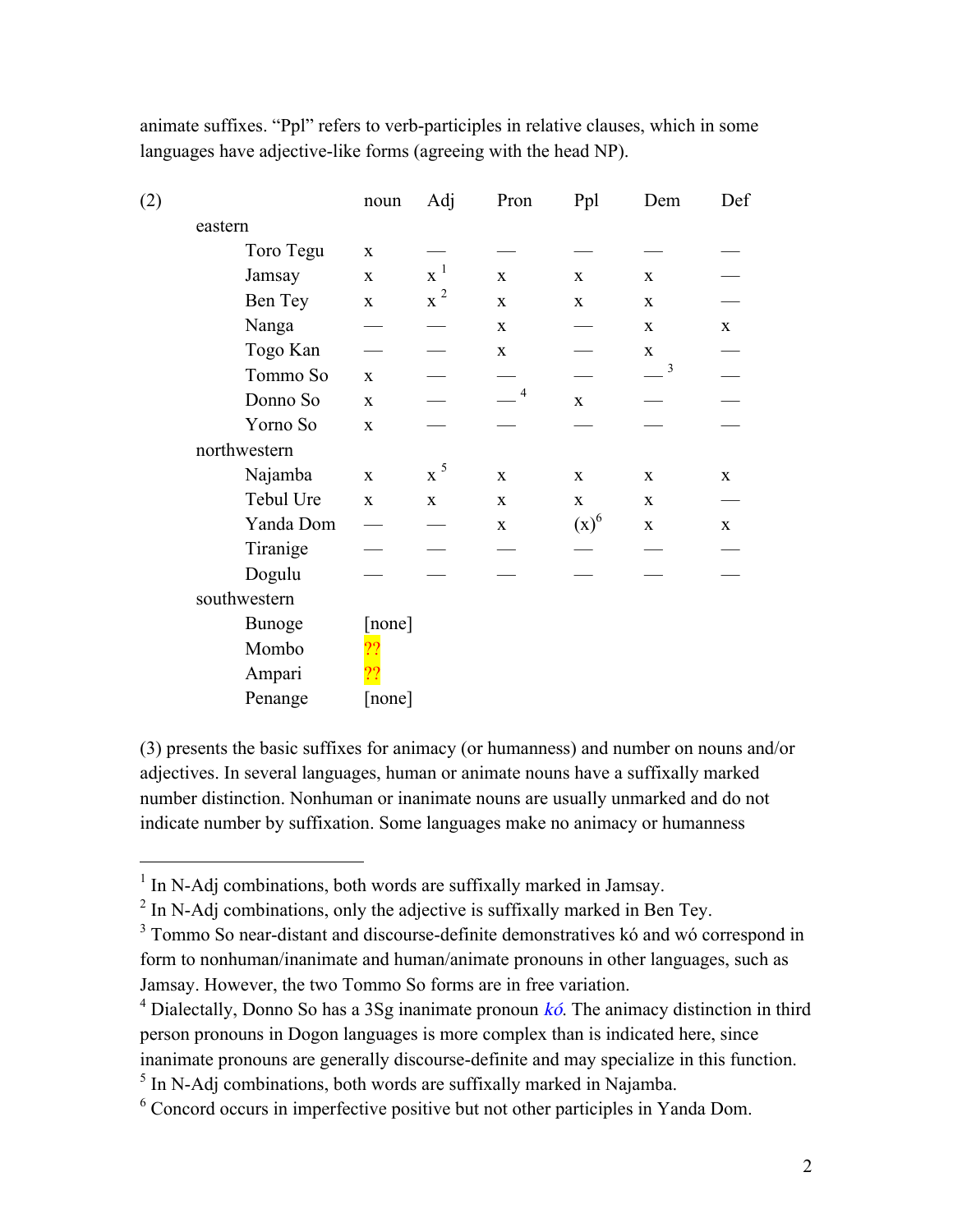distinction; they may or may not have a marked plural form (used most often with animates/humans). Many of the languages have a free plural particle that can be added later in the NP if there is no suffixal plural-marking. Capital E and O denote variation  $e \sim$  $\varepsilon$  and  $\sigma \sim \sigma$ , respectively, and v is a vowel of variable quality. The morphology of demonstratives is specialized and is not shown in (3).

| (3) |                                | human/animate      |                 | nonhuman/inanimate    |                |
|-----|--------------------------------|--------------------|-----------------|-----------------------|----------------|
|     |                                | Sg                 | P <sub>1</sub>  | Sg                    | P <sub>1</sub> |
|     | eastern                        |                    |                 |                       |                |
|     | Toro Tegu (Hum)                | $-r^n u$ , $-n(u)$ | $-m$            | -Ø                    |                |
|     | Jamsay (Hum)                   | $-n$               | $-m$            | -Ø                    |                |
|     | Ben Tey (An)                   |                    |                 |                       |                |
|     | noun:                          | $-m$               | -Ø              | -Ø                    |                |
|     | adj:                           | $-m$               | $-y\varepsilon$ | $-W$                  |                |
|     | Nanga                          |                    | [none] $^7$     |                       |                |
|     | Togo Kan                       |                    | [none] $^{8}$   |                       |                |
|     | Tommo So (Hum)                 | $-n\varepsilon$    | $-m$            | -Ø                    |                |
|     | Donno So (Hum)                 | $-nV$              | $-\eta$         | -Ø                    |                |
|     | Yorno So (Hum)                 | $-n\varepsilon$    | $-m$            | -Ø                    |                |
|     | northwestern                   |                    |                 |                       |                |
|     | Najamba (An)                   |                    |                 |                       |                |
|     | suffixal:                      | -Ø                 | $-mbo$          | $-ggE, -\eta gO$      | $-$ ŋg $E$     |
|     | mutated:                       | -EE                | $-OO$           | -EE, -OO              | -EE            |
|     | Tiranige                       | -Ø                 | $-g\grave{e}$   | $[=$ animate]         |                |
|     | Dogulu                         | -Ø                 | $-y\hat{a}^9$   | $[=$ animate]         |                |
|     | Tebul Ure $(An)$ <sup>10</sup> |                    |                 |                       |                |
|     | noun:                          | -Ø                 | $-mbO$          | $-(\eta)gO, -(n)gE$   | (EE)           |
|     | adj:                           | $(-EE)$            | $-mbO$          | $-(\eta)gO, -\eta gE$ | $(-EE)$        |
|     | Yanda Dom (An)                 | -Ø                 | $-mu$           | -Ø                    | -Ø             |

<sup>&</sup>lt;sup>7</sup> Nanga has a vestigial human/animate singular -*n* in yà-*n*́ 'woman' (plural yǎ:).

<sup>&</sup>lt;sup>8</sup> Togo Kan has generally lost word-final nasals, or preserves them in the form of vowel nasalization. Some human nouns that end in nasalized vowels likely preserve a trace of an original suffix, human singular suffix \*-n and/or human plural \*-m, as in closely related Jamsay.

<sup>&</sup>lt;sup>9</sup> In Dogulu,  $-w\hat{\epsilon} \sim -w\hat{\epsilon}$  is the plural marker for kin terms and the core human nouns 'person', 'woman', and 'man'.

 $10$  In Tebul Ure the final -EE is less easily segmentable than in Najamba.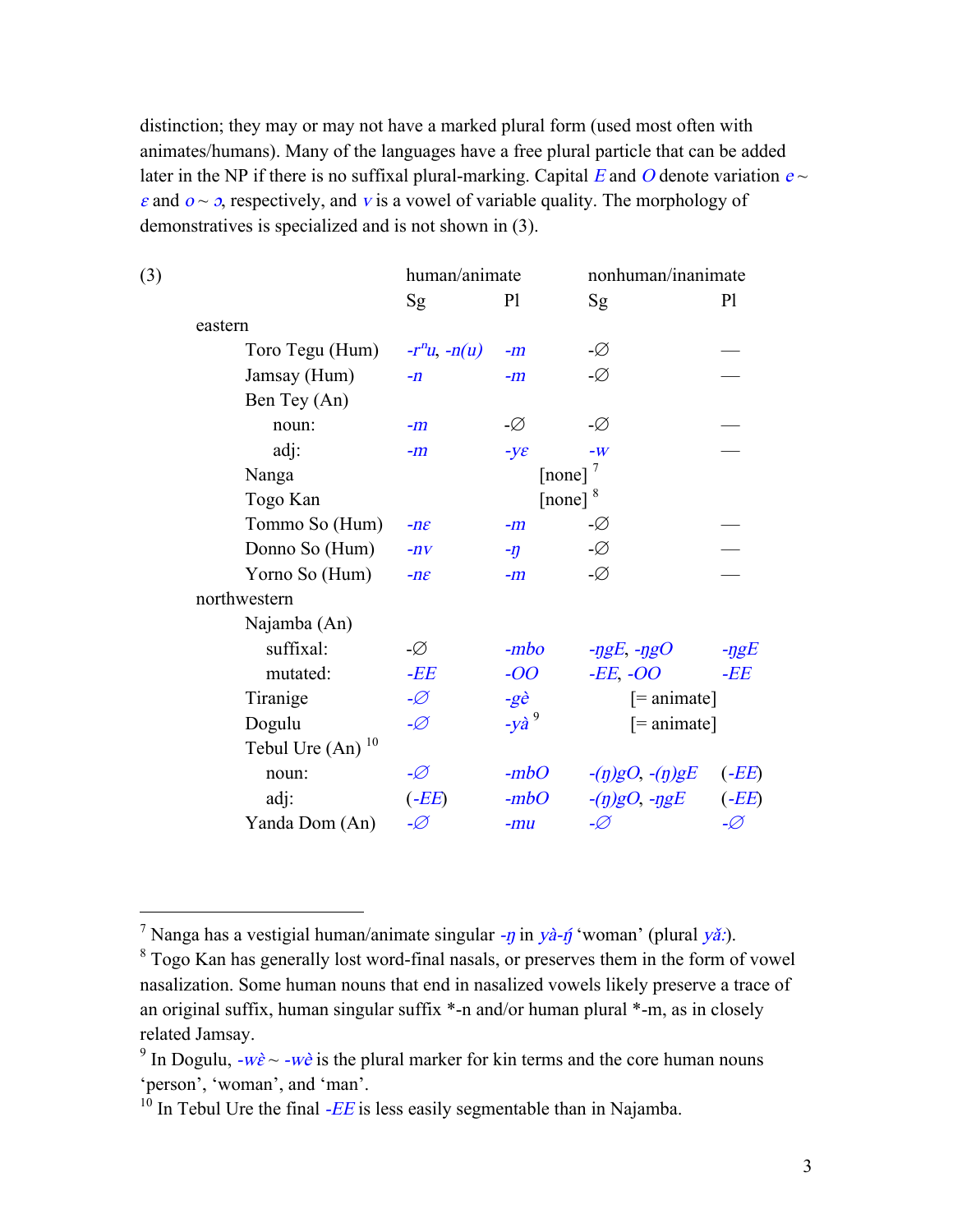| $-\mathcal{Q}$ | $-g\grave{e}$ | $[=$ animate] |
|----------------|---------------|---------------|
|                |               |               |
| Γ!             |               |               |
|                | $-g$ e        | $[=$ animate] |
|                |               |               |

Nanga has no productive class-number suffixes on nouns or adjectives, but does have an vestigial  $-\eta$  (velar nasal) singular suffix on the noun 'woman' (Sg  $y\ddot{a} - \eta$ , Pl  $y\ddot{a}$ .).

Further variations on these endings occur in adjective-like verbal participles in relative clauses. In Jamsay the same forms shown above are used, after the MAN (moodaspect-negation) morpheme. Beni in particular has several irregular participial endings, depending on the particular MAN (mood-aspect-negation) category, but these endings have a portmanteau character. In Toro Tegu and Nanga there is no class-number suffix on the verb of a relative clause.

### **Najamba and Tebul Ure noun classes**

In Najamba, both nouns and adjectives divide into two morphonological types: suffixing and mutating. For nouns, this distinction is crosscut by a division into three concord classes. (Most adjectives have distinct forms for all of these classes.) The concord classes are those in (4).

- (4) Najamba concord classes for nouns
	- a. "animate" or E/O class (humans, animals, and some inanimate objects)
	- b. inanimate O/E class (most inanimates)
	- c. inanimate E/E class (including liquids, places, dwellings, time)

Here the symbols O and E denote distinctions in vocalism, seen most clearly in modifying adjectives of the mutating type: "O" represents final  $a: \phi: \phi$ , or  $u(.)$  i.e. back and low vowels, while "E" represents final  $\varepsilon$ :,  $e(.)$  and  $i(.)$ , i.e. front unrounded vowels, depending on the stem. Most stems keep the vowel-height (or ATR) value constant, e.g. o: alternates with e: for some stems while  $\sigma$ : alternates with  $\varepsilon$ : for others, though there are some exceptions. If the noun is a mutating rather than a suffixing stem, it usually also has this final vocalism. However, there are some mismatches between the form of the noun and its grammatical class as brought out by adjectival concord. Compare Spanish *la mano*, *el problema*, etc. As in Spanish, the "real" lexical class is revealed by concord (with adjectives, demonstratives, and the like).

For "animate" nouns (including some objectively inanimate referents), the singular has E concord and the plural has O concord, hence "E/O" class. In the largest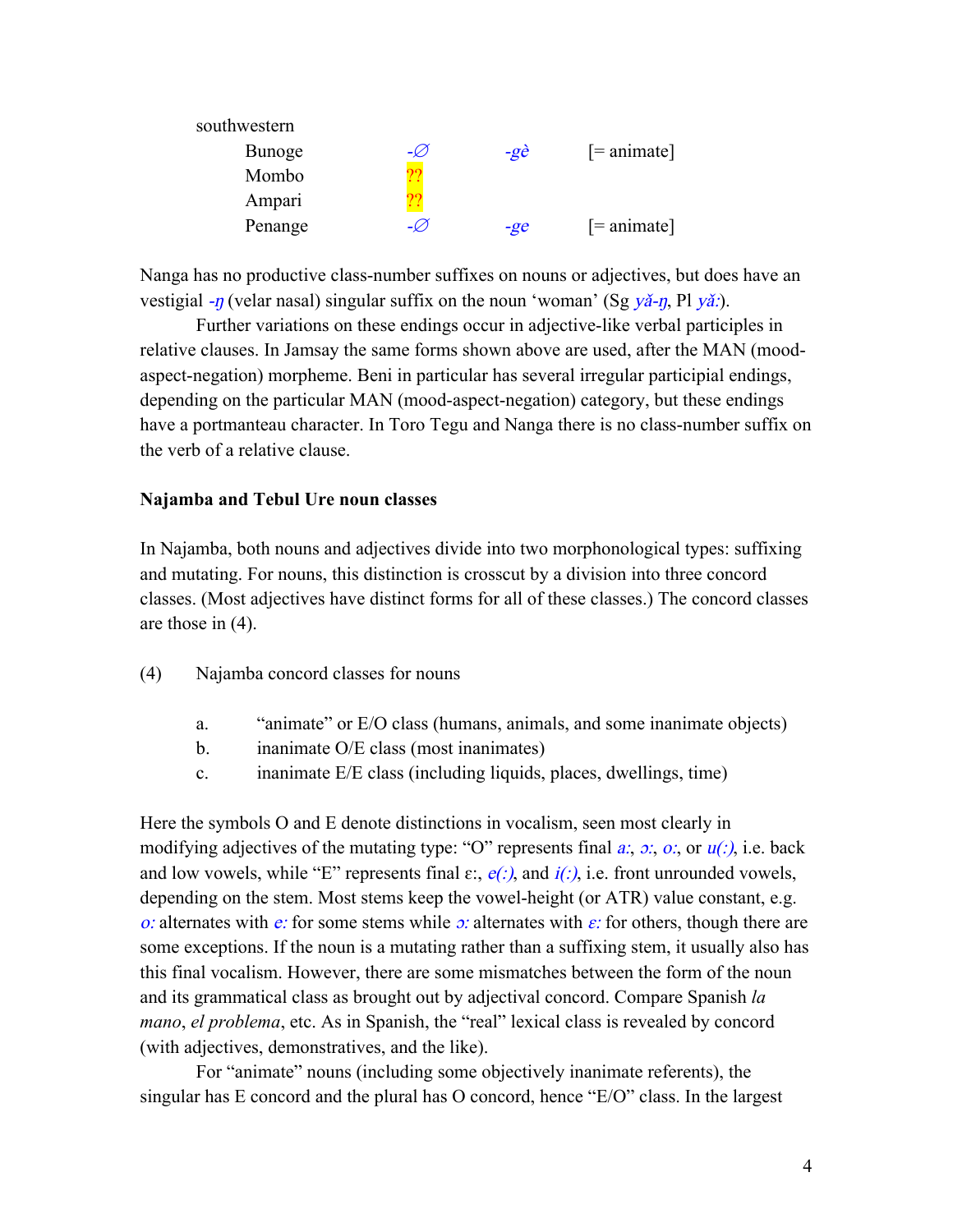inanimate class (O/E), the exact opposite is true. In the minority E/E inanimate class, both singular and plural have E concord. In other words, the two inanimate classes are distinguished in the singular but merged in the plural. Mutating adjectives have only two forms, O and E, but their distribution obeys this checkerboard distribution, so that the E form can be animate singular, inanimate plural, or E/E class inanimate singular. Similarly, the O form of an adjective can be animate plural or O/E class inanimate singular.

The O and E forms likely reflect original class-marking particles of the shape \*CO and \*CE that have contracted with stems. Similar particles are preserved as possessive classifiers (used with pronominal possessor, in an appositional construction of the type 'X [my thing]' = 'my X'. The back versus front vocalism of these classifiers in Najamba—AnSg ye, AnPl bo, InanSg (O/E class)  $g_0$ , InanSg (E/E class)  $g_{\varepsilon}$ , InanPl y $\varepsilon$  exactly matches the O/E division. Similar possessive classifiers occur in other Dogon languages, such as Nanga.

Examples of mutating stems are in (5). There are many variations on the precise vowel quality and length.

| (5) | gloss         | Sg         | PI     | class               |
|-----|---------------|------------|--------|---------------------|
|     | 'goat'        | <i>înè</i> | ínà:   | animate E/O class   |
|     | 'milk bucket' | káràwà     | kárèwè | inanimate O/E       |
|     | 'place'       | kéngé      | kéngé  | inanimate E/E class |

Suffixing nouns and adjectives express the same class-number categories, but do so by addition of syllabic suffixes, versus an unmarked form. For animates, the singular is unmarked and the plural is expressed by suffix -*mbo*. For inanimates, the singular is expressed by a suffix  $-\eta g e$  (E/E class) or  $-\eta g o$  (O/E) class, and the plural is unmarked. Examples of suffixing nouns are in (6).

| (6) | gloss        | Sg                                       | Pl       | class               |
|-----|--------------|------------------------------------------|----------|---------------------|
|     | 'cat'        | gánà                                     | gánà-mbò | animate E/O class   |
|     | 'gizzard'    | $k\grave{\epsilon}k\hat{\epsilon}$ :-ngò | kèkê:    | inanimate O/E       |
|     | 'pit (hole)' | dúlé-ngé                                 | dúlé     | inanimate E/E class |

In theory, adjectives have five forms: animate singular, animate plural, O/E inanimate singular, E/E inanimate singular, and inanimate plural. However, mutating adjectives have just two forms, one for the "E" categories and the other for the "O" categories. Suffixing adjectives have four distinct forms, one unsuffixed and one each with  $-mbo$ ,  $-ngo$ , and  $-nge$ .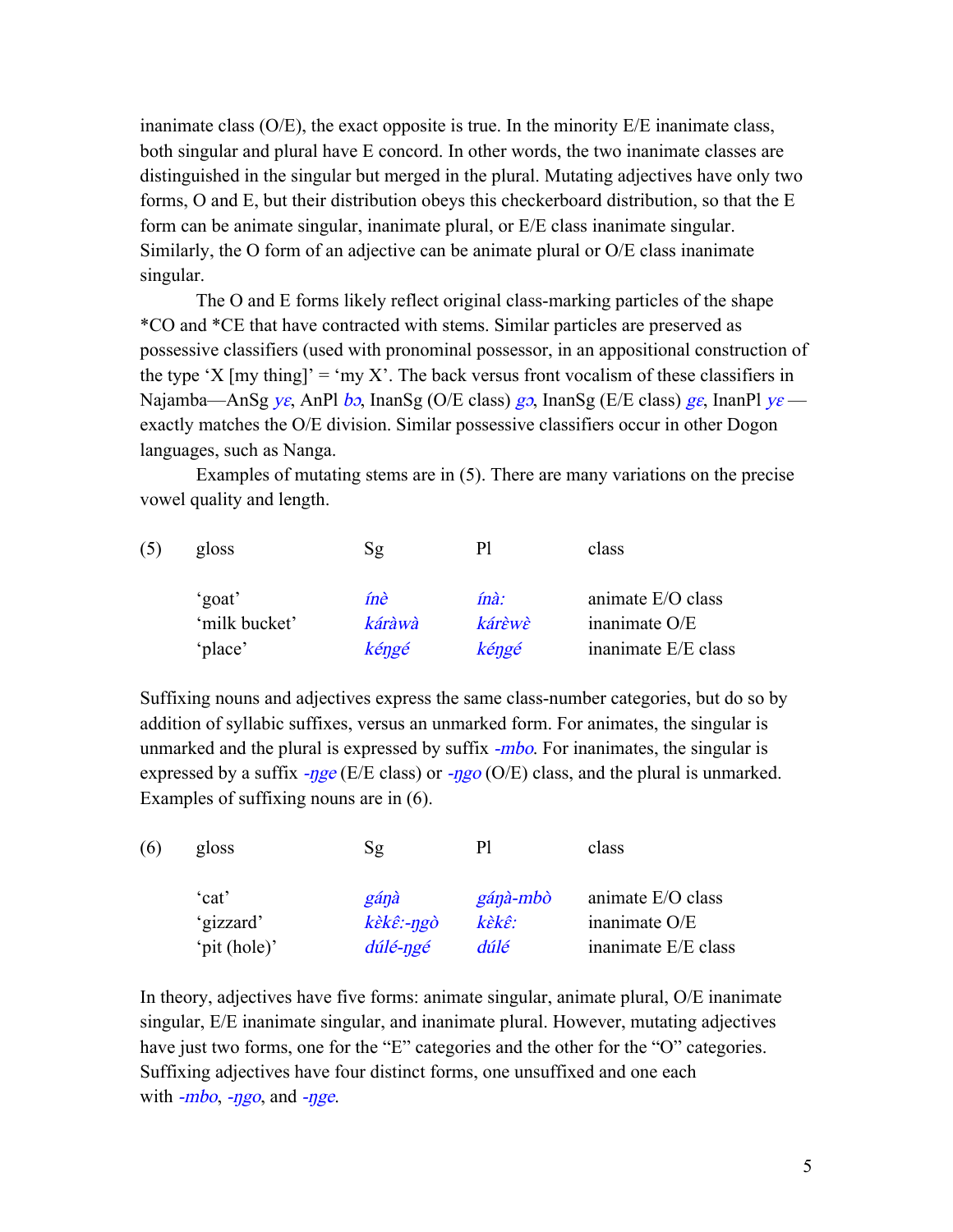There is likely some connection between Najamba animate plural -*mbo* and such forms as Jamsay human plural  $-m$  and Toro Tegu human plural  $-mu$ . However, whether the Najamba form is older (and the other languages have undergone phonetic attrition), or whether the Najamba form is a rebuilt composite, is not immediately obvious.

Tebul Ure has a slightly reduced version of the Najamba suffixal system. Suffixes include animate plural  $-mbO$  and inanimate singular  $-ngO$  and  $-ngE$ . However, the form in  $-ngE$  is marginal in Tebul Ure.

# **frozen \*-ge, \*-go/-gu in other Dogon languages**

Several northwestern and especially southwestern Dogon languages have numerous nouns that appear to contain more or less frozen suffixes related to those that are productive in Najamba and Tebul Ure. This was first noticed by Kirill Prokhorov, using Mombo data.

For example, Bunoge has  $n\hat{u}$ :ngè 'cow-peas', pálí-gè 'sesame', and  $n\hat{u}$ 'handful' (cf. númè 'hand'). Etymologically these are segmentable as  $n\hat{u}$ :- $n\hat{g}e$  (or  $n\hat{u}$ :n-gè), pálí-gè, and  $n\hat{u}$ mé-g $\hat{u}$ . However, synchronic segmentation is rather opaque since, in most cases, the old suffix is now an obligatory part of the stem, used for example when plural suffix  $-e\hat{e}$  is added, as in plural  $n\hat{u}$ :  $n\hat{g}e^2 - g\hat{e}$  'cow-peas'. In those cases where the simplex without the suffix occurs separately, so that segmentation is synchronically possible, the suffix has a derivational function of one sort or another. For example, Penange  $n\epsilon n\delta$ :-ngè 'fatigue' is a deverbal nominalization from  $n\epsilon n\epsilon$  'become tired'.

Representative forms of these (frozen) suffixes are in (7)

| northwestern  |                                         |
|---------------|-----------------------------------------|
| Najamba       | [see preceding section]                 |
| Tebul Ure     | [see preceding section]                 |
| Dogulu        | $-g\tilde{u}$                           |
| Tiranige      | $-nge$ , $-ge$ , $-ngo$                 |
| Yanda Dom     |                                         |
| southwestern  |                                         |
| <b>Bunoge</b> | $-nge, -ge, -gu$                        |
| Mombo         | $-\eta gE$ , $-gE$ , $-\eta gO$ , $-gO$ |
| Ampari        |                                         |
| Penange       | $-nge$ , $-ge$                          |
|               |                                         |